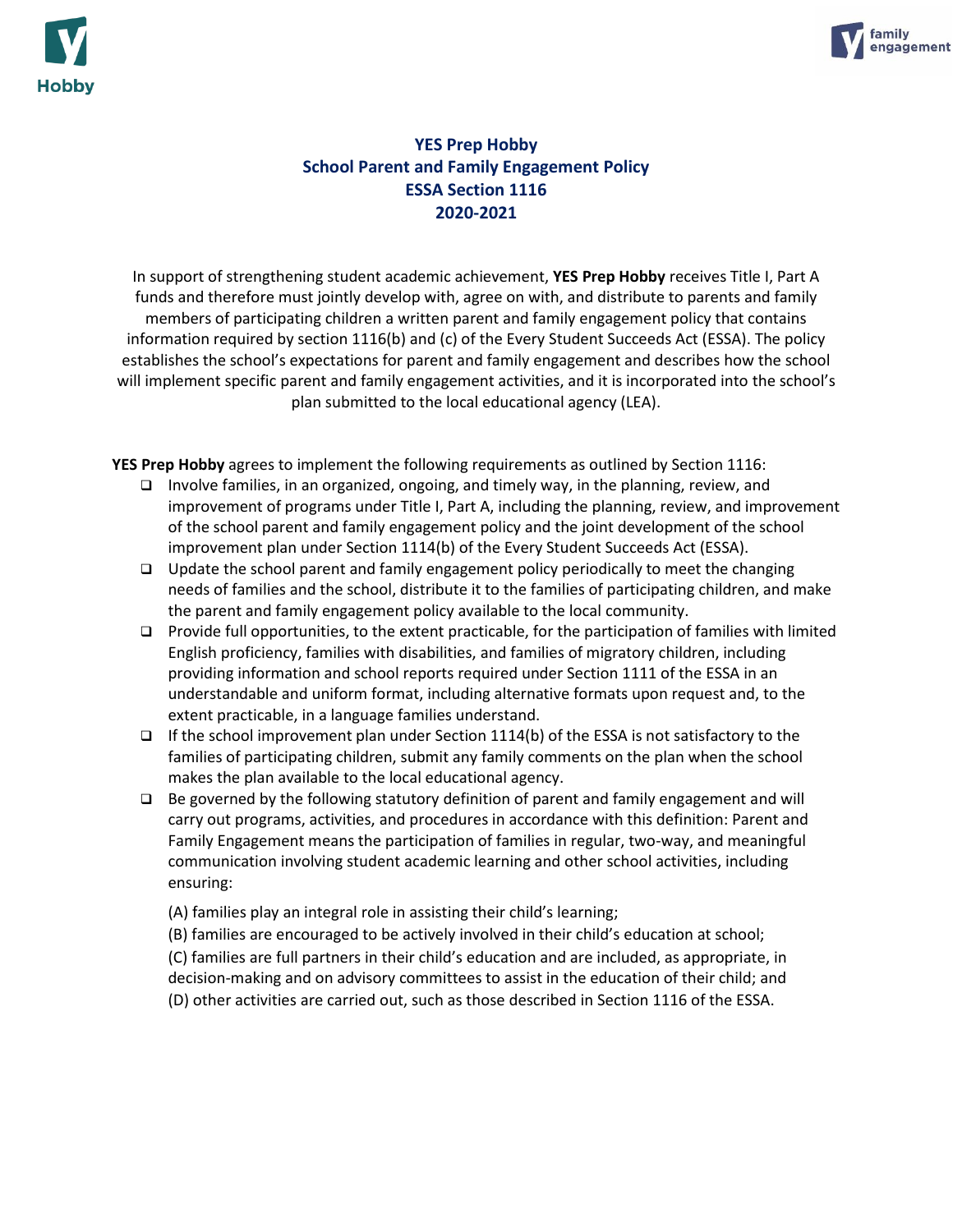



*Description of how the school will implement required school parent and family engagement policy components:* 

**YP Hobby** will take the following actions to involve families in an organized, ongoing, and timely manner in the planning, review, and improvement of Title I programs, including opportunities for regular meetings, if requested by families, to formulate suggestions and to participate, as appropriate, in decisions relating to the education of their child and respond to any such suggestions as soon as practicably possible.

During scheduled parent engagement meetings throughout the school year, **Aviator** parents will have the opportunity to offer feedback to the **YES Prep Hobby** student and family handbook. Upon receipt of the parental feedback, **YP Hobby** administration will post a revised copy of the handbook.

#### **ANNUAL TITLE I MEETING**

YP Hobby will take the following actions to conduct an annual meeting, at a convenient time, and encourage and invite all families of participating children to attend to inform them about the school's Title I program, the nature of the Title I program, the families' requirements, the school parent and family engagement policy, the schoolwide plan, and the school-parent compact.

Thursday, January 21<sup>st</sup> and Friday, January 22<sup>nd</sup> YP Hobby will host its first annual Title 1 meeting. This will be used to inform families of the requirements of Title I and the school's participation as well as the families rights to be involved. The Annual Title I meeting will be used to ask for family input and provided as an opportunity to disseminate information and ensure families have access to the policy and compact.

### **COMMUNICATIONS**

**YP Hobby** will take the following actions to provide families of participating children the following:

- ❑ Timely information about the Title I programs
- ❑ Flexible number of meetings, such as meetings in the morning or evening, and may provide with Title I funds, transportation, child care or home visits, as such services relate to parent and family engagement.
- ❑ Information related to the school and parent programs, meetings, and other activities, is sent to the families of participating children in an understandable and uniform format, including alternative formats upon request and, to the extent practicable, in a language the families can understand
- ❑ **YP Hobby student** and family handbook will be made available to families during the second week of school and will be posted on the campus website. A virtual Family Resource Center will also be linked to give families access to critical information.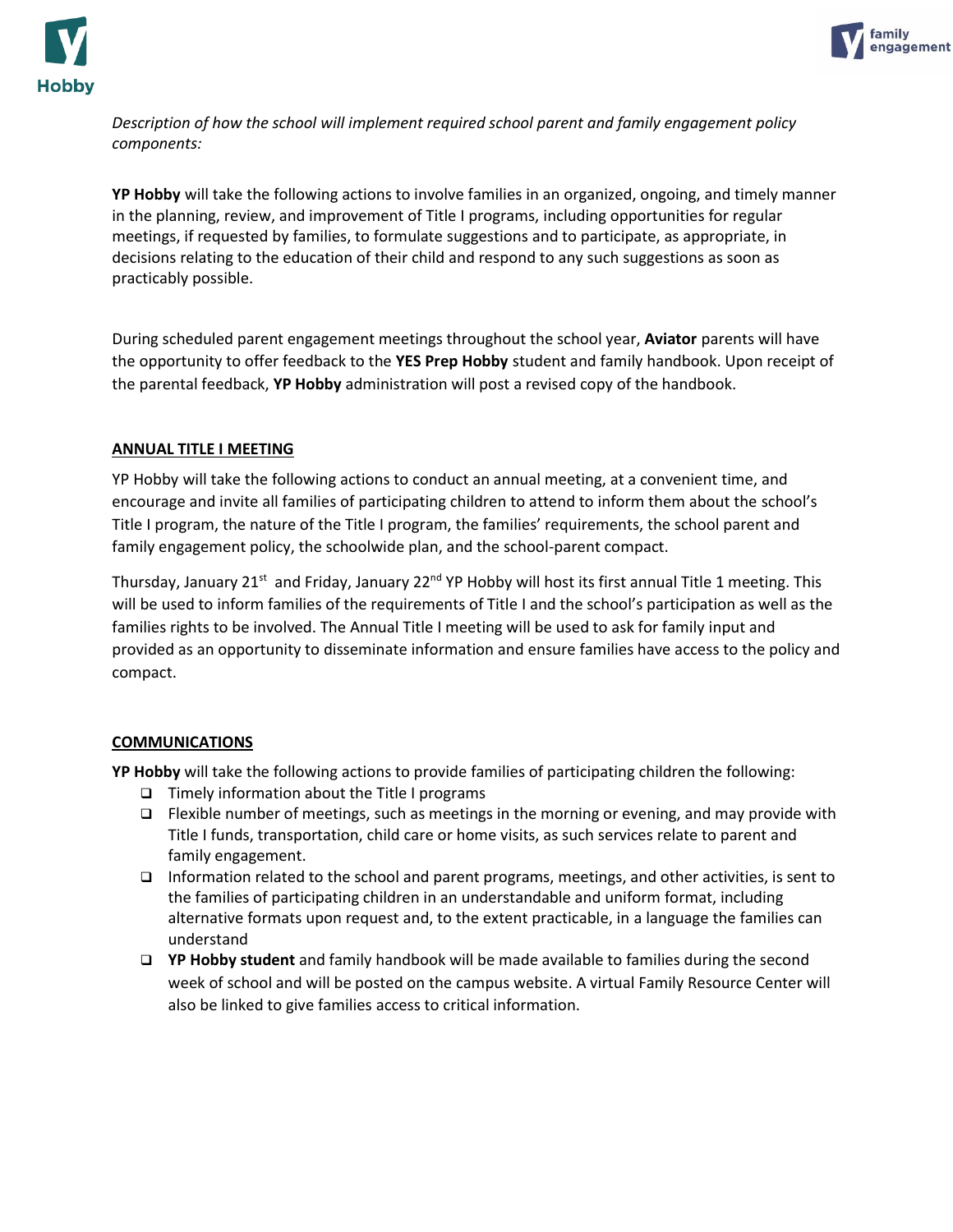



# **SCHOOL-PARENT COMPACT**

YP Hobby will take the following actions to jointly develop with families of participating children a school-parent compact that outlines how families, the entire school staff, and students will share the responsibility for improved student academic achievement and the means by which the school and families will build and develop a partnership to help children achieve the state's high standards.

During family engagement meetings, families will have the opportunity to review the school-parent compact and offer feedback for revisions. After revisions are made, an updated version will be posted on the official YES Hobby website.

## **COORDINATION OF SERVICES**

YP Hobby will, to the extent feasible and appropriate, coordinate and integrate parent and family engagement programs and activities with other Federal, State, and local programs, including public preschool programs, and conduct other activities, such as parent resource centers, that encourage and support families in more fully participating in the education of their children by:

**YP Hobby** will partner with Legacy Clinics, Devlin Counseling Services, and the Houston Food Bank to offer

• Resources for free vaccines, therapy and food pantry.

Our school will also offer opportunities for parents/families to learn about:

• Measure of Academic Progress (MAP) testing and how its results are used to inform instruction.

• MAP testing and how parents/families can support student achievement at home using MAP RIT scores.

- Resources to support their students learning at home.
- Social Emotional Learning and how the role of the school

### **BUILDING CAPACITY OF SCHOOL STAFF**

YP Hobby will provide training to educate teachers, specialized instructional support personnel, principals, and other school leaders, and other staff, with the assistance of families, in the value and utility of contributions of families, and in how to reach out to, communicate with, and work with families as equal partners, implement and coordinate parent programs, and build ties between families and the school by:

Throughout the school year, Yes Prep Hobby teachers will participate in professional development and region-wide conferences regarding literacy, numeracy, early childhood development, and parental engagement.